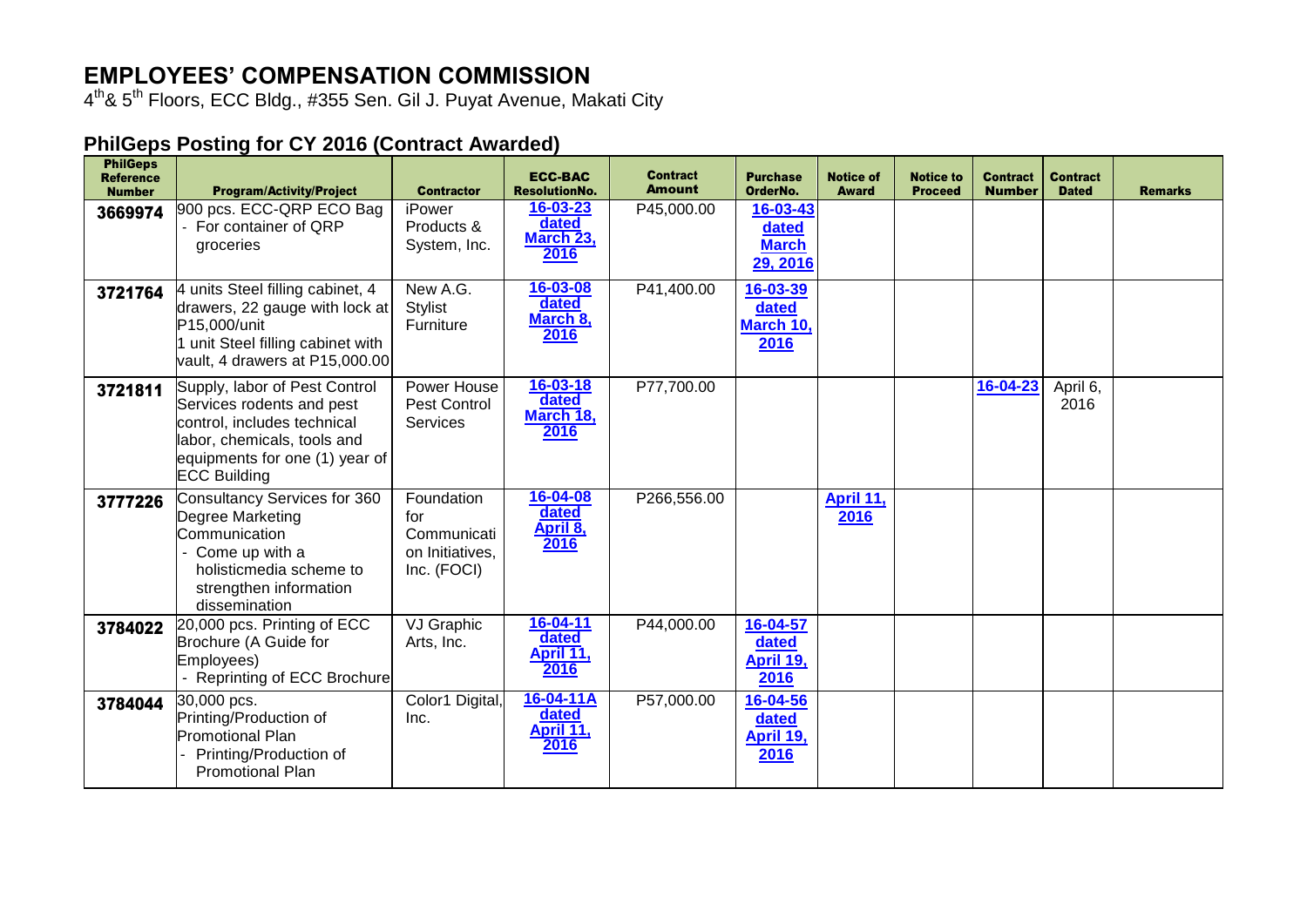| <b>PhilGeps</b><br><b>Reference</b><br><b>Number</b> | <b>Program/Activity/Project</b>                                                                                                                      | <b>Contractor</b>                                  | <b>ECC-BAC</b><br><b>ResolutionNo.</b>                 | <b>Contract</b><br><b>Amount</b> | <b>Purchase</b><br>OrderNo.                       | <b>Notice of</b><br><b>Award</b> | <b>Notice to</b><br><b>Proceed</b> | <b>Contract</b><br><b>Number</b> | <b>Contract</b><br><b>Dated</b> | <b>Remarks</b> |
|------------------------------------------------------|------------------------------------------------------------------------------------------------------------------------------------------------------|----------------------------------------------------|--------------------------------------------------------|----------------------------------|---------------------------------------------------|----------------------------------|------------------------------------|----------------------------------|---------------------------------|----------------|
| 3787686                                              | Supply, labor and materials for<br>the new Addressable Fire<br>Alarm System including<br>programming, testing and<br>dismantling of existing devices | FirePro<br>Technologies<br>& Engineered<br>System  | 16-04-25<br>dated<br>April 25,<br>2016                 | P263,099.74                      | 16-05-72<br>dated<br><b>May 4,</b><br>2016        |                                  |                                    |                                  |                                 |                |
| 3836538                                              | Printing of ECC Brochure<br>(Occupational and Work-<br><b>Related Diseases)</b><br>Quantity: 30,000 pcs.                                             | VJ Graphic<br>Arts, Inc.                           | $16 - 05 - 24$<br>dated<br><b>May 24,</b><br>2016      | P63,000.00                       | 16-05-86<br>dated<br><b>May 24,</b><br>2016       |                                  |                                    |                                  |                                 |                |
| 3557846                                              | Consultancy Service for the<br>Re-Organization of the ECC                                                                                            | People<br>Dynamics,<br>Inc.                        | $16 - 21 - 1$<br>dated<br><b>May 24,</b><br>2016       | P4,090.000.00                    |                                                   | April 19,<br>2016                | <b>May 2,</b><br>2016              | 16-06-40                         | June 8,<br>2016                 |                |
| 3846130                                              | Rosehall Management<br>Consultants, Inc., Consultancy<br>Service - QMS Transition to<br>ISO 9001:2005                                                | Rosehall<br>Management<br>Consultants<br>Inc.      | 16-06-08<br>dated<br>June 8,<br>2016                   | P130,000.00                      |                                                   | <b>June 16,</b><br>2016          |                                    |                                  |                                 |                |
| 3933363                                              | <b>Provision for Security Services</b><br>(14 guards)                                                                                                | <b>RedBird</b><br>Security<br>Agency &<br>Services | $16 - 22 - 08$<br>dated<br>August 22,<br>2016          | P3,494,097.60                    |                                                   | Sept 5,<br>2016                  | <b>Sept 15,</b><br>2016            | 16-09-71                         |                                 |                |
| 3923972                                              | <b>Provision for Janitorial Clerical</b><br>Services (10 Janitor and 7<br>Clerical)                                                                  | <b>LBP Services</b><br>Corporation                 | 16-22-08A<br>dated<br><b>August 22,</b><br>2016        | P3,678,470.76                    |                                                   | Sept 5,<br>2016                  | <b>Sept 15,</b><br>2016            | 16-09-73                         | Sept 21,<br>2016                |                |
| 4046343                                              | 2,000 pcs. T-shirt, v-neck                                                                                                                           | <b>Cotton City</b><br>Marketing                    | 16-10-17<br>dated<br>October 17,<br>2016               | P248,000.00                      | 16-10-171<br>dated<br><b>October</b><br>17, 2016  |                                  |                                    |                                  |                                 |                |
| 4054091                                              | Procurement of Window-type<br>and Floor Mounted<br>Airconditioning units                                                                             | <b>NCO General</b><br>Merchandise                  | $16 - 14 - 11$<br>dated<br><b>November</b><br>14, 2016 | P1,139,976.00                    | 16-12-199<br>dated<br><b>December</b><br>15, 2016 | <b>Dec 9,</b><br>2016            | Dec 15,<br>2016                    |                                  |                                 |                |
| 4148857                                              | One (1) unit Multi-function<br>digital copier                                                                                                        | Delsan Office<br>Systems<br>Corporation            | 16-11-25<br>dated<br><b>November</b><br>25, 2016       | P38,000.00                       | 16-12-196<br>dated<br><b>December</b><br>6, 2016  |                                  |                                    |                                  |                                 |                |